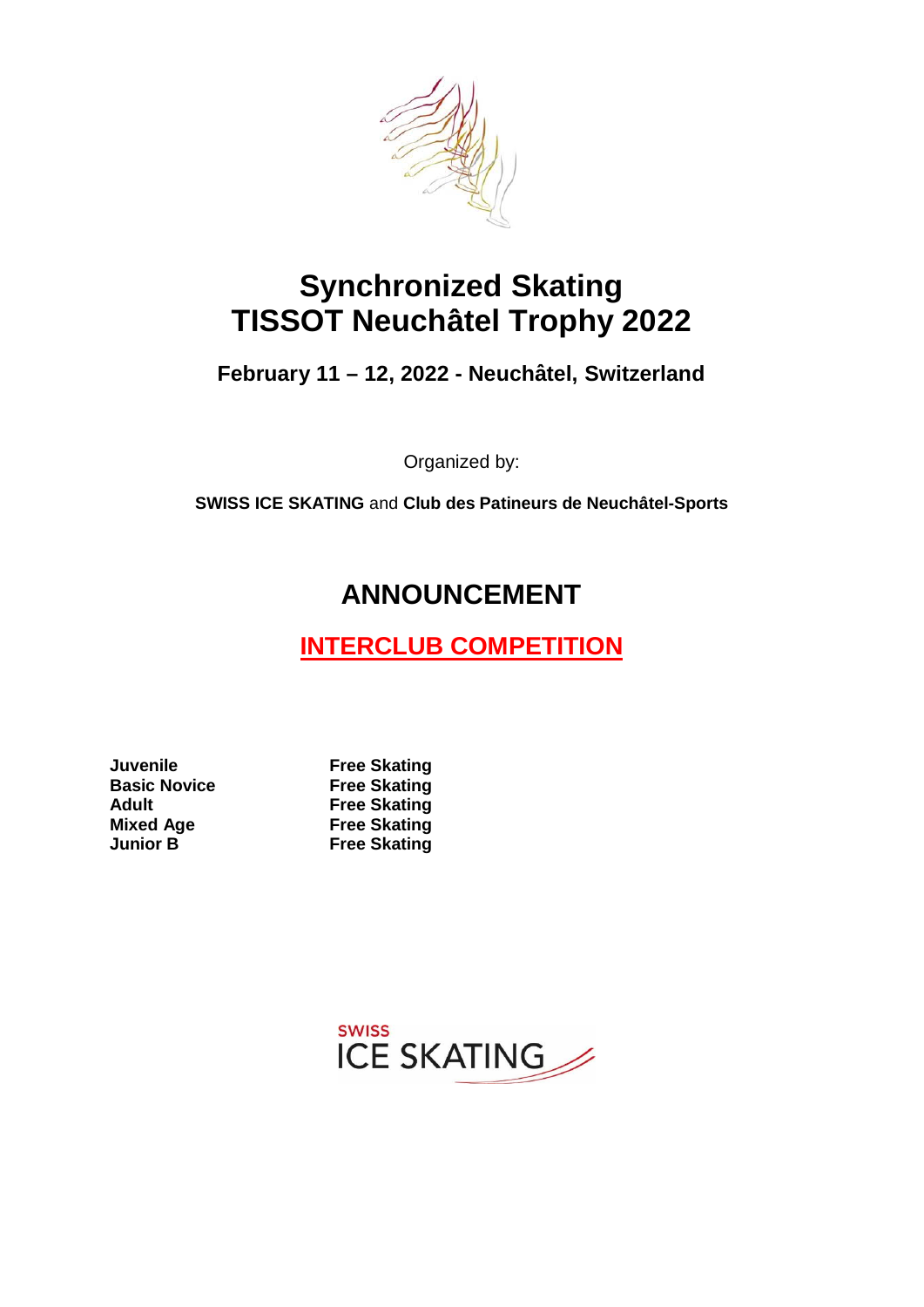

Swiss Ice Skating and the Neuchâtel Figure Skating Club have the pleasure to invite the ISU members to participate in the

## **TISSOT NEUCHÂTEL TROPHY 2022**

#### **Date: February 11 – 12, 2022**

# Place: **PATINOIRES DU LITTORAL**

4, Quai Robert Comtesse, CH-2000 Neuchâtel, (1 hour 20 minutes from Geneva and 1 hour 50 minutes from Zurich)

Ice surface: Main Rink 30 x 60 m (heated, 4'000 spectators) Practice Rink 30 x 60 m (not heated) in the same complex

#### **COVID-19**

Due to the still ongoing pandemic, the organizer cannot assume any liability for possible inconveniences in connection with COVID-19. The situation at the time of the event must be taken into account. All participants and spectators are obliged to fully comply with the then current governmental restrictions and the protection concept issued by the organizer for the event.

All information regarding COVID-19 will be published on the Neuchâtel Trophy website http://neuchatel-trophy.ch or in special communications to the registered participants.

#### **GENERAL RULES / TECHNICAL DATA**

The TISSOT Neuchâtel-Trophy 2022 will be held in accordance with the current ISU General Regulations 2021, the ISU Special Regulations & Technical Rules Synchronized Skating 2021, the applicable ISU Communications as well as the **SYS Technical Guidelines 2021/2022** (SYS Communication No 21 of Swiss Ice Skating). The ages must be within the limits specified in Rule 108, paragraph 4. All skaters must qualify with regard to eligibility according to Rule 102 and participation and citizenship requirements according to Rule 109. (This for all categories). Teams which have participated in the ongoing season in a competition of a certain category are not allowed to take part in another category at the TISSOT Neuchâtel Trophy.

#### **CATEGORIES**

#### **Juvenile:**

Teams shall consist of 9 -16 skaters, with up to four (4) listed alternates who must not have reached the age of thirteen (13) before July 1, 2021.

Free Skating 3 minutes (+/- 10 sec), Factor 1.6, Falls -0.5

- 1 Intersection Element
- 1 Pivoting Element Block
- 1 Traveling Element Circle
- 1 Move Element
- 1 Linear Element Line
- 1 Rotating Element Wheel

Vaults, Group Lifts or un-sustained lifts are **not** permitted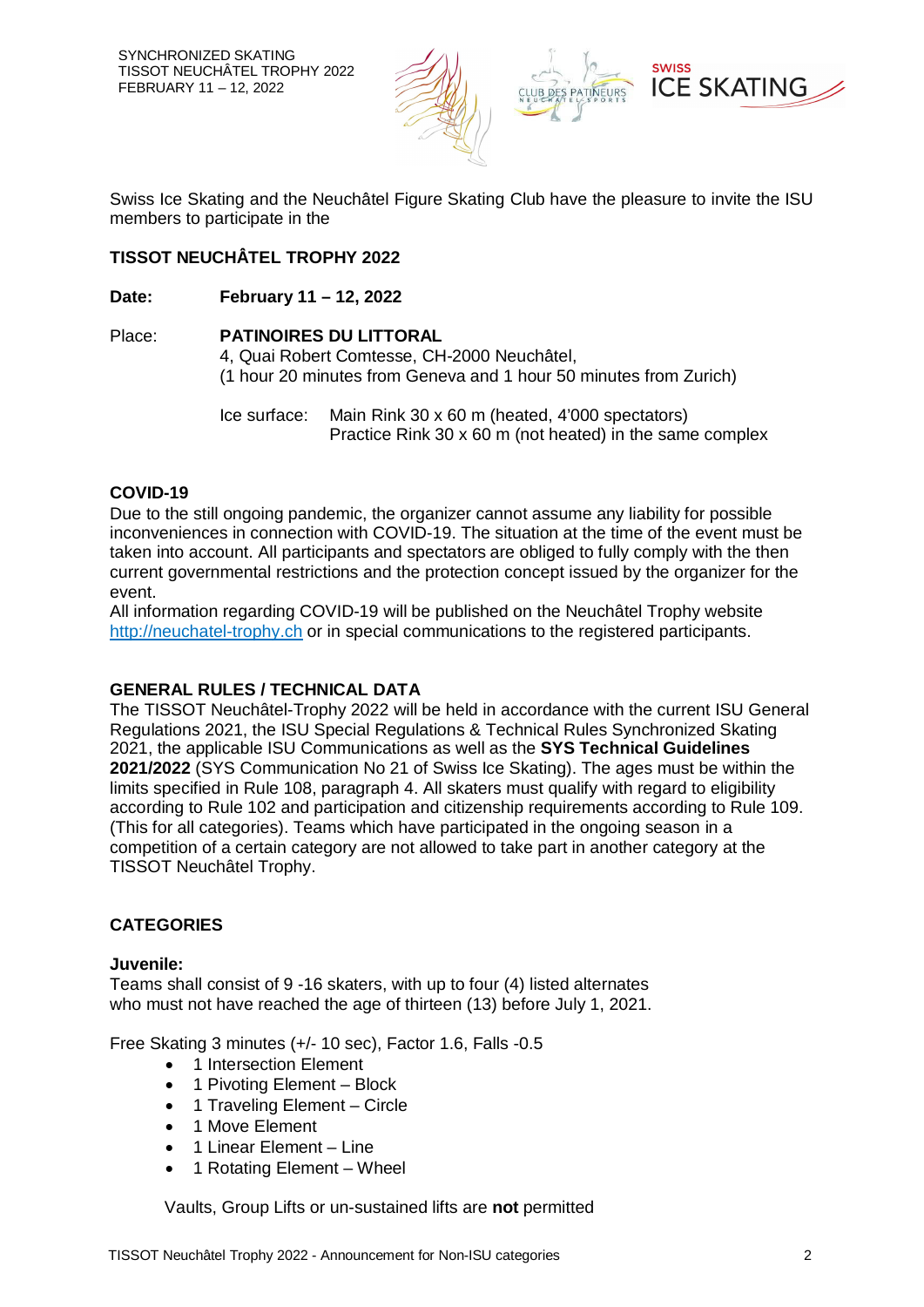

#### **Basic Novice:**

Teams shall consist of 12-16 skaters, with up to four (4) listed alternates who must not have reached the age of fifteen (15) before July 1, 2021.

Free Skating 3 minutes (+/- 10 sec), Factor 1.6, Falls -0.5

- 1 Intersection Element
- 1 Pivoting Element Block
- 1 Traveling Element Circle
- 1 Move Element
- 1 Linear Element Line
- 1 Rotating Element Wheel

Vaults, Group Lifts or un-sustained lifts are **not** permitted

#### **Adult:**

Teams shall consist of 12-16 skaters, with up to four (4) listed alternates. 25% of the Team must have reached the age of twenty-one (21) and 75% of the Team must have reached the age of twenty-five (25) before July 1, 2021.

Free Skating 3 minutes (+/- 10 sec), Factor 1.0, Falls -0.5

- 1 Intersection Element
- 1 Pivoting Element Block
- 1 Traveling Element Circle
- 1 Rotating Element Wheel
- 1 Creative Element Intersection OR 1 Mixed Element

Vaults, Group Lifts or un-sustained lifts are **not** permitted

#### **Mixed Age:**

Teams shall consist of 12-16 skaters, with up to four (4) listed alternates. There are no age limits.

Free Skating 3 minutes (+/- 10 sec), Factor 1.6, Falls -0.5

Well Balanced Program Content according to ISU Communication 2236:

- 1 Intersection Element
- **1 Move Flement**
- 1 No Hold Element
- 1 Pivoting Element Block
- 1 Traveling Element Circle
- 1 Twizzle Element
- 1 Artistic Element: Artistic Line OR Artistic Wheel

Vaults and un-sustained Group Lifts are permitted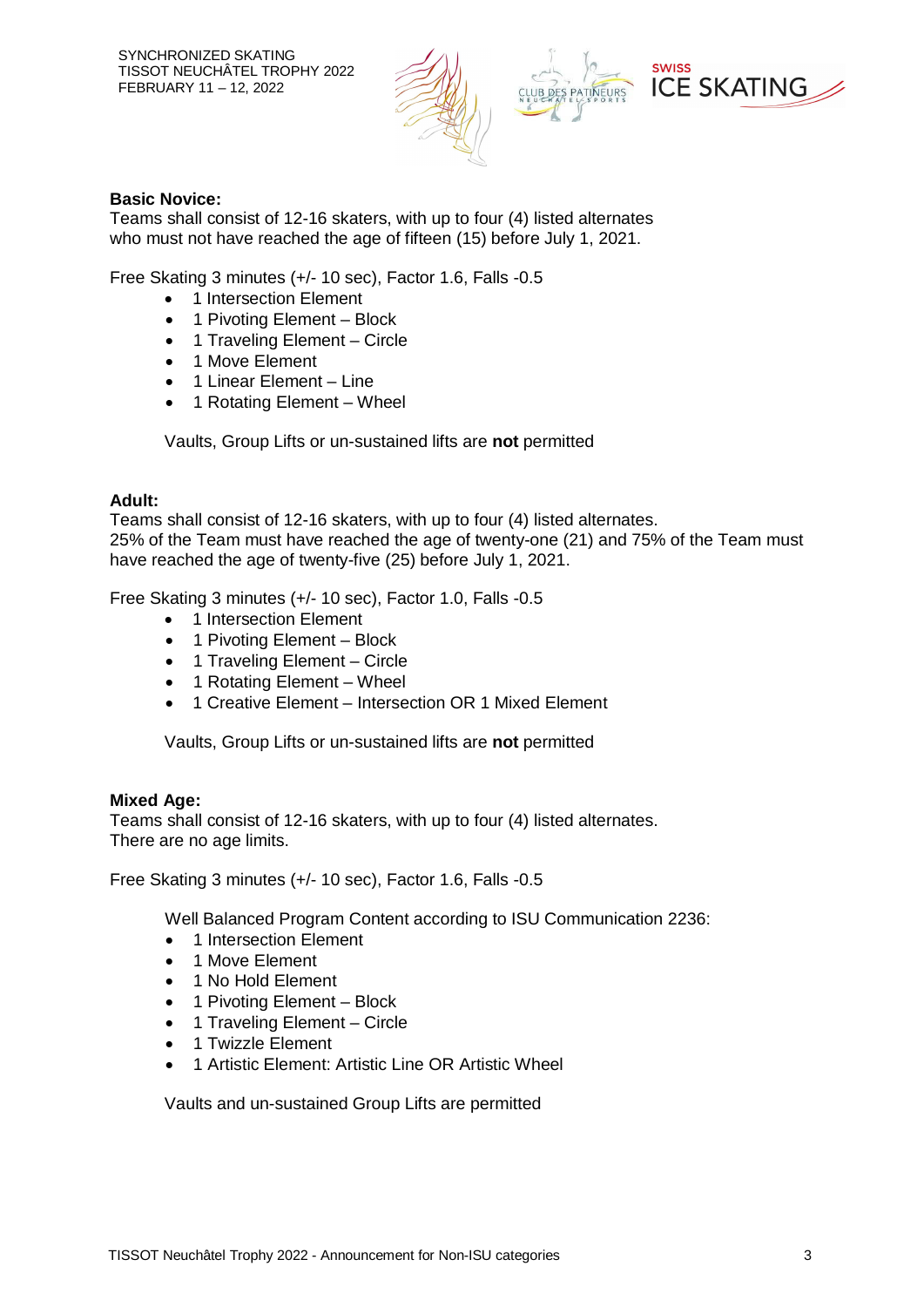

#### **Junior B:**

Teams shall consist of 12-16 skaters, with up to four (4) listed alternates. Team must have reached the age of thirteen (13) but not have reached the age of nineteen (19) before July 1, 2021.

Free Skating 3 minutes 30 seconds (+/- 10 sec), Factor 1.6, Falls -1.0

Well Balanced Program Content according to ISU Communication 2236:

- 2 different Intersection Elements
- 1 Move Element
- 1 No Hold Element
- 1 Pivoting Element Block
- 1 Synchronized Spin Element
- 1 Traveling Element Circle
- 1 Artistic Element: Artistic Line OR Artistic Wheel

Vaults and un-sustained Group Lifts are permitted

For the **interclub competition**, the 80/20 rule is applicable to each team:

- At least 80% of the skaters performing the program must meet the age requirements of the category
- 20% of the skaters or less may be outside the age requirements of the category

| <b>Total involved</b> | 16 |  | 13 |  | 10 |  |
|-----------------------|----|--|----|--|----|--|
| Correct age           | 13 |  |    |  |    |  |
| Free age              |    |  |    |  |    |  |

#### **ENTRIES & FEES**

Please be so kind to notify us **your intention to participate** at the competition not later than **November 1, 2021**, so we can begin planning for your attendance (Preliminary Entry Form). The organizer reserves the right to limit the number of entries per ISU Member. All entries must be sent to the Organizing Committee of the TISSOT Neuchâtel Trophy 2022.

#### **ORGANIZING COMMITTEE**

CLUB DES PATINEURS DE NEUCHÂTEL-SPORTS 4, Quai Robert Comtesse, CH-2000 NEUCHÂTEL E-Mail: presidente@neuchatel-trophy.ch Website: www.neuchatel-trophy.ch

All Entries have to be sent by email to the Organizing Committee of the Tissot Neuchâtel Trophy 2022: direction@neuchatel-trophy.ch. Please use the preliminary entry form for the preliminary entry and send it.

Date of preliminary entry: **November 1, 2021** Final date of entry: **December 20, 2021**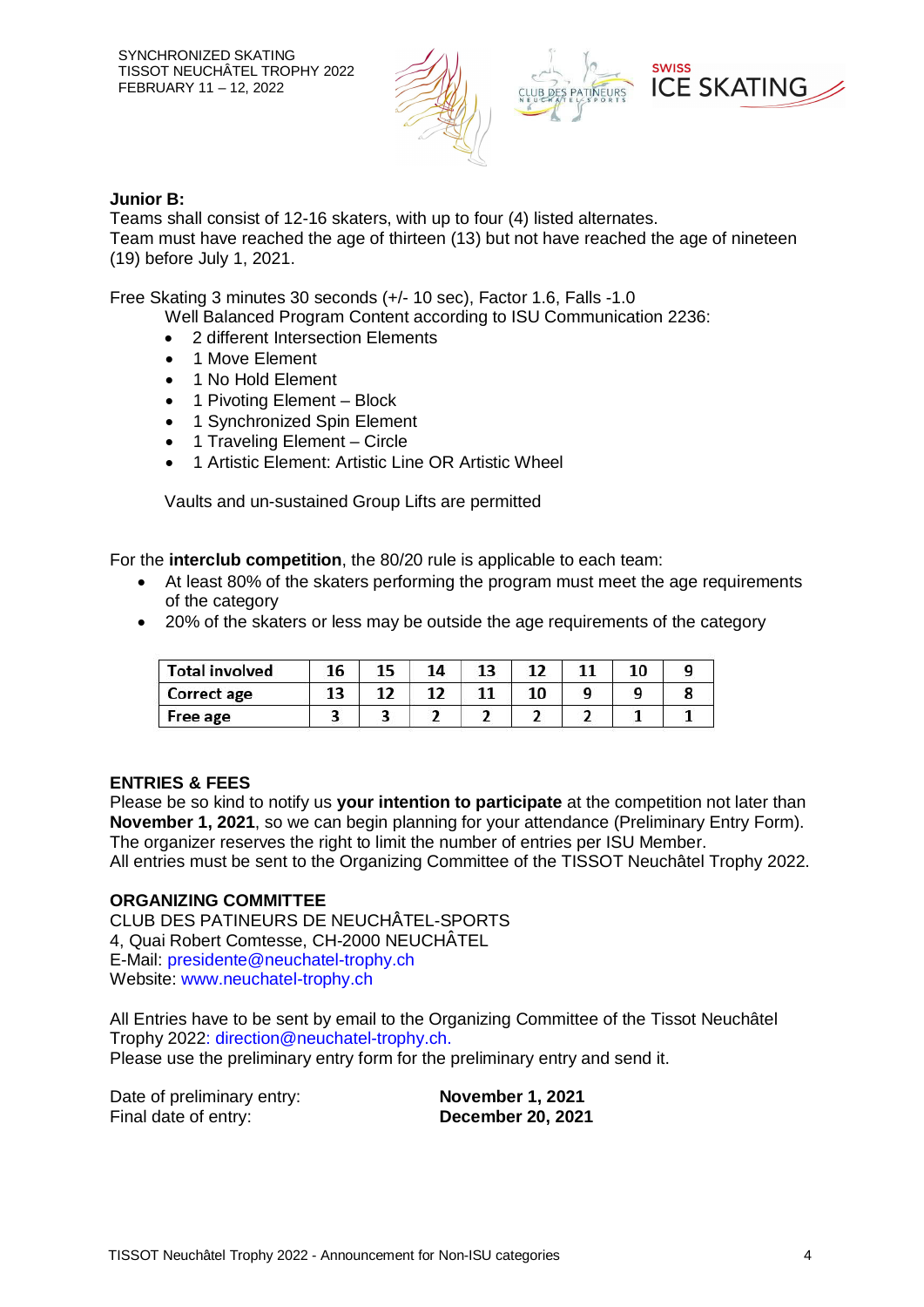

| <b>Category</b>          | <b>Entry fee</b> |
|--------------------------|------------------|
| All interclub categories | CHF 400          |

The entry fee must be paid by bank transfer in CHF no later than **January 7, 2022** to

| CLUB DES PATINEURS DE NEUCHÂTEL-SPORTS                          |  |  |
|-----------------------------------------------------------------|--|--|
| c/o M. Denis Keller, CH-2017 Boudry                             |  |  |
| Banque cantonale Neuchâteloise, Place Pury 4, CH-2001 Neuchâtel |  |  |
| CH81 0076 6000 1032 8771 5                                      |  |  |
| BCNNCH22XXXX                                                    |  |  |
|                                                                 |  |  |

#### **Commission and/or fees for bank transactions must be paid directly to the bank in addition to the entry fee at the time of the bank transfer.**

#### **OFFICIALS**

Each participating ISU Member sending at least one (1) Team participating in the competition may nominate **one (1) judge** listed on the ISU list for Referees and Judges for Synchronized Skating 2021/2022 (ISU Communication 2420).

The **Referees**, **Technical Controllers**, **Technical Specialists** and **Data/Replay Operators** will be invited by the Organizing Committee.

The Organizing Committee will cover travel expenses at APEX (advance purchase excursion) airfare economy rates for all invited Referees, Technical Controllers, Technical Specialists and Data/Replay Operators. **Travel expenses of the Judges are borne by their respective ISU Member or by themselves**.

Furthermore, the Organizing Committee will provide ground transportation in Neuchâtel, as well as accommodation and meals, from Thursday, February 10, 2022, dinner to Sunday, February 13, 2022, breakfast. All other expenses will be the responsibility of each individual Official. Should any Official arrive at the hotel before or stay after the period described above, their room costs and expenses will be their responsibility and must be paid upon arrival. The Organizing Committee does not cover travel, accommodation and meal expenses for wives, husbands, relatives, etc.

The Official Hotel for Referees, Technical Controllers, Technical Specialists, Judges, Data/Replay Operators and VIPs is:

#### **HOTEL BEAULAC**

Esplanade Léopold-Robert 2, CP 258, CH-2000 Neuchâtel Phone ++41 32 723 11 11 Email: hotel@beaulac.ch Website: www.beaulac.ch

All the Referees, Judges and Members of the Official Team Delegation taking part in the TISSOT Neuchâtel Trophy 2022 are requested to submit the details of their trip to the Organizing Committee as soon as possible, but no later than the final date of entry.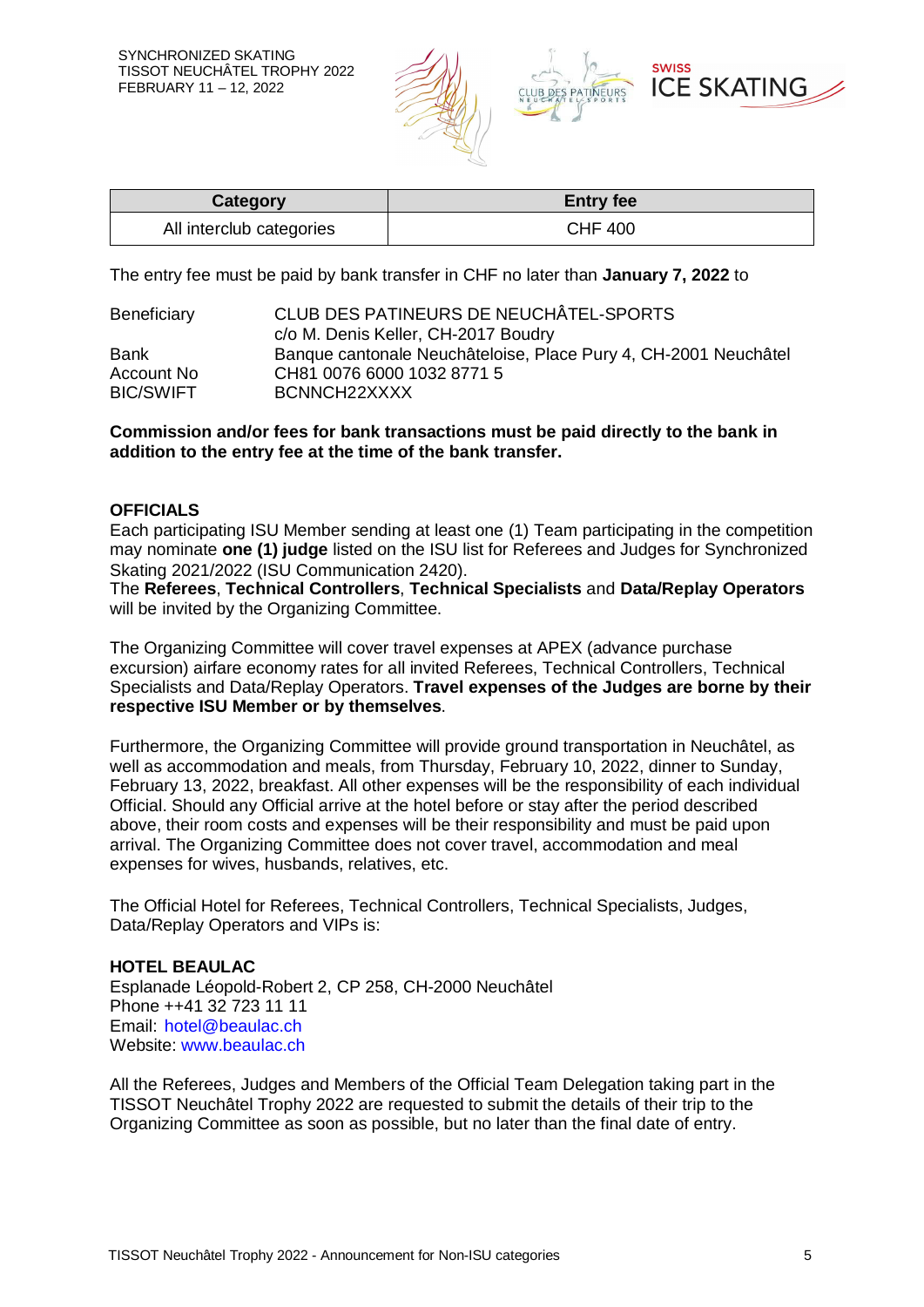

### **ACCOMMODATION FOR TEAMS**

Accommodation for participating Teams is at their own expense.

A list of hotels that support the TISSOT Neuchâtel Trophy 2022 will be published on the website: www.neuchatel- trophy.ch.

You can also find other hotels on https://www.j3l.ch/en/Z11061/accomodation-neuchatelregion.

The Organizing Committee can be contacted at accommodation@neuchatel-trophy.ch.

When booking your hotels, please mention that you are participating to the TISSOT Neuchâtel Trophy 2022. Some hotels pre-book rooms for the participants of the competition and therefore say they are "fully booked" if they do not know who the booking is for. The assumption of any cancellation costs is the responsibility of each team.

#### **TRANSPORTATION**

It is the responsibility of all participating teams to **organize and cover the costs of their journey to and back from Neuchatel,** which should include the transfer to and from the airport, or any transportation to Neuchâtel and back as well as within Neuchâtel from the Hotel to the skating rink and back.

For all the teams staying in the Canton of Neuchâtel, public transport will be free for the duration of the stay. If requested, the Organizing Committee will assist with further information regarding transfer within Neuchatel. Please contact accommodation@neuchateltrophy.ch.

#### **ACCREDITATION / REGISTRATION SERVICE**

A reception service for accreditation will be provided in the Main Arena for participating teams and event officials. Details regarding the accreditation time will be communicated at a later date.

All registered skaters must enclose a **copy of their passport** (in alphabetical order) when they sign in, as passports copies must be collected for the referee of the competition.

#### **PLANNED PROGRAM CONTENT SHEET**

The Planned Program Content Sheet must be forwarded to the Organizing Committee by the final date of entry at the latest. It must be signed by a coach or Team Representative. However, the programs' content may be changed at the time of registration. Changed Program Content Sheets must be handed over to the Registration desk. **It is not permitted to hand over the Program Content Sheets directly to acting Officials.**

#### **EXTRA PRACTICE ICE**

Additional practice sessions will be available on Thursday, February 10, 2022, at the rate of CHF 120.00 per 30 minutes and will be granted in the order of arrival of the bookings. Block bookings may be subject to modification to allow all competitors the opportunity of having extra practice ice. No extra practice ice will be permitted after the Official Draw.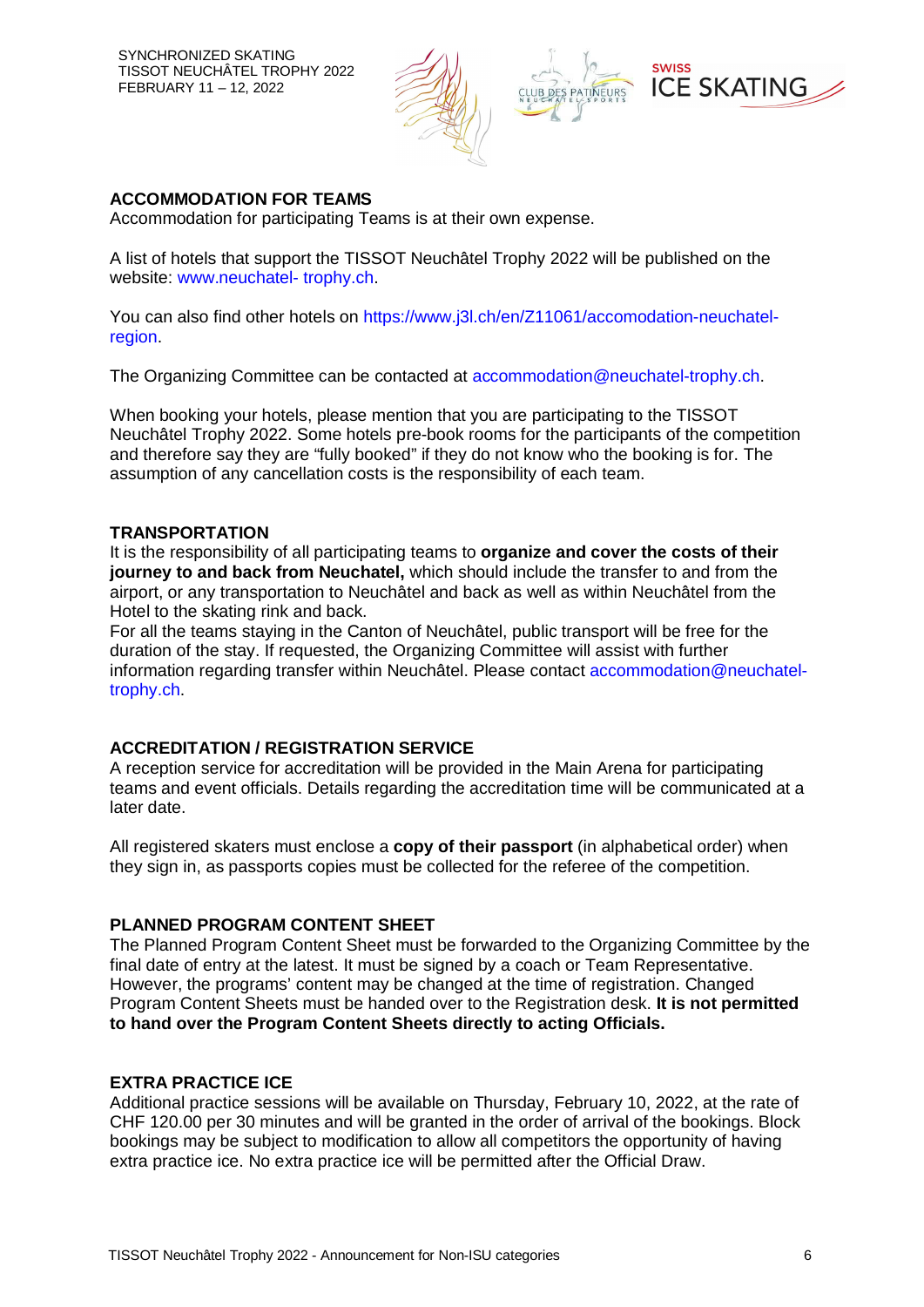

#### **MUSIC**

All Teams shall provide competition music of excellent quality in MP3 format. We would be grateful to receive your music in advance (no later than January 7, 2022) by email at music@neuchatel-trophy.ch.

The email message should contain one music file or file link. Please mention «category name, team name, competition program and exact running time of the music» in the subject of the email.

Alternatively, you can also give your music file on a USB stick or on CD at the accreditation upon arrival.

According to the ISU Special Regulations and Technical Rules Synchronized Skating 2021, Rule 823, paragraph 2, the music covers/CDs must show the exact running time of the music (not skating time), which shall be certified by the Team and by the coach, when submitted at the time of registration. Teams must provide a back-up drive for their program.

#### **OFFICIAL PRACTICE**

The Official Practice will be held in the Main Arena.

Junior B 11 minutes. The music will start: 1:30 minute and after 6:30 minutes All other categories: 10 minutes. The music will start: 1:30 minute and after 6:00 minutes

#### **OFF-ICE WARM-UP**

Off-ice warm-up areas are located at the Stadium, close to the Skating Rink (3 minutes' walk).

#### **DRAWS – STARTING ORDER**

The draw for Juvenile, Basic Novice, Mixed Age, Adult and Junior B Free Skating will be done Thursday February 10, 2022, afternoon electronically (random draw) and approved by the Referee. The Starting order will be published on the competition website not later than Thursday 22:00.

#### **OPENING CEREMONY**

The details regarding the opening ceremony will be communicated at a later time.

#### **CLOSING CEREMONY**

The details regarding the closing ceremony will be communicated at a later time.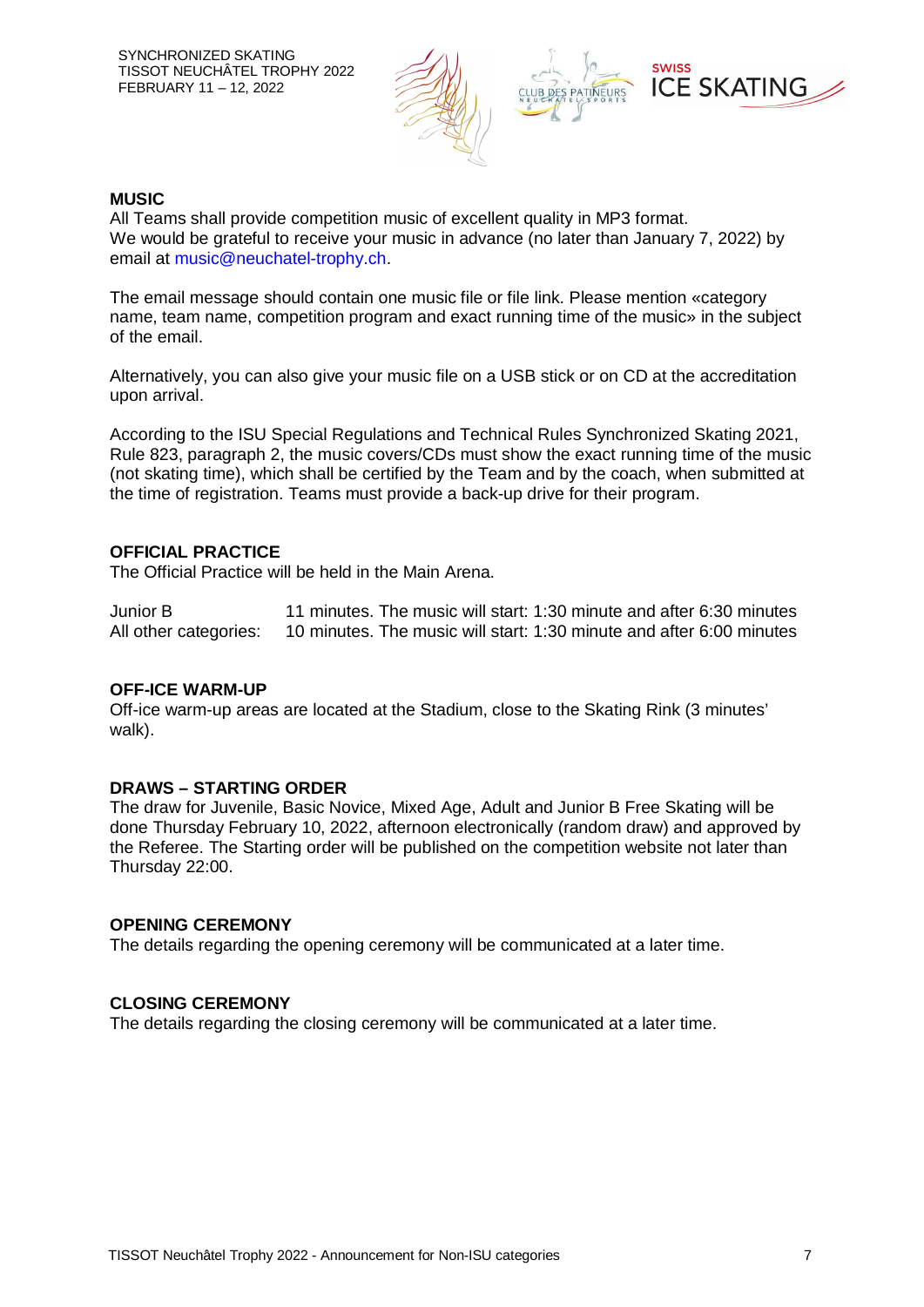SYNCHRONIZED SKATING TISSOT NEUCHÂTEL TROPHY 2022 FEBRUARY 11 – 12, 2022



#### **MEDICAL SERVICE / LIABILITY**

In accordance with Rule 119, it is the sole obligation of each ISU Member participating in the competition, as defined in Rule 107, to provide medical and accident insurance for his Athletes, Officials, and all other Members of the ISU Member's team(s). Such insurance must provide full medical coverage as well as the return journey of the ill or injured person to the home country by air transport or by other expeditious means. Swiss Ice Skating and the Organizing Committee assume no responsibility for or liability with respect to bodily or personal injury or property damage incurred in connection with the event by Competitors and Officials. The Organizer will not provide participant insurance coverage for the event. The Organizer will provide emergency medical services for all Competitors during the competition and official practice sessions at the Official Ice rink. The local hospital is within 5 minutes distance from the Ice Rink.

#### **PUBLICITY WAIVER**

Members, officials, teams, and competitors hereby acknowledge and consent to the fact that team photos, team information and results will be published, as well as that the Tissot Neuchâtel Trophy 2022, in Neuchâtel, Switzerland, may be televised or live streamed either in whole or in part, for showing on a worldwide basis. According to the ISU Constitution and General Regulations 2021, both members and competitors (in this particular case, teams) hereby certify and warrant that the music and choreography presented and used by the competitors have been fully cleared and authorized for public use and consent to the use of his or her name, biography and likeness on or in connection with any television or radio program broadcast and re-broadcast throughout the world, motion picture, print media or the advertising and publicizing of such program, without further clearance or payments of any kind on the site of the International Skating Union, the organizing member Swiss Ice Skating, the Organizing Committee and the relevant television network or broadcasters being required.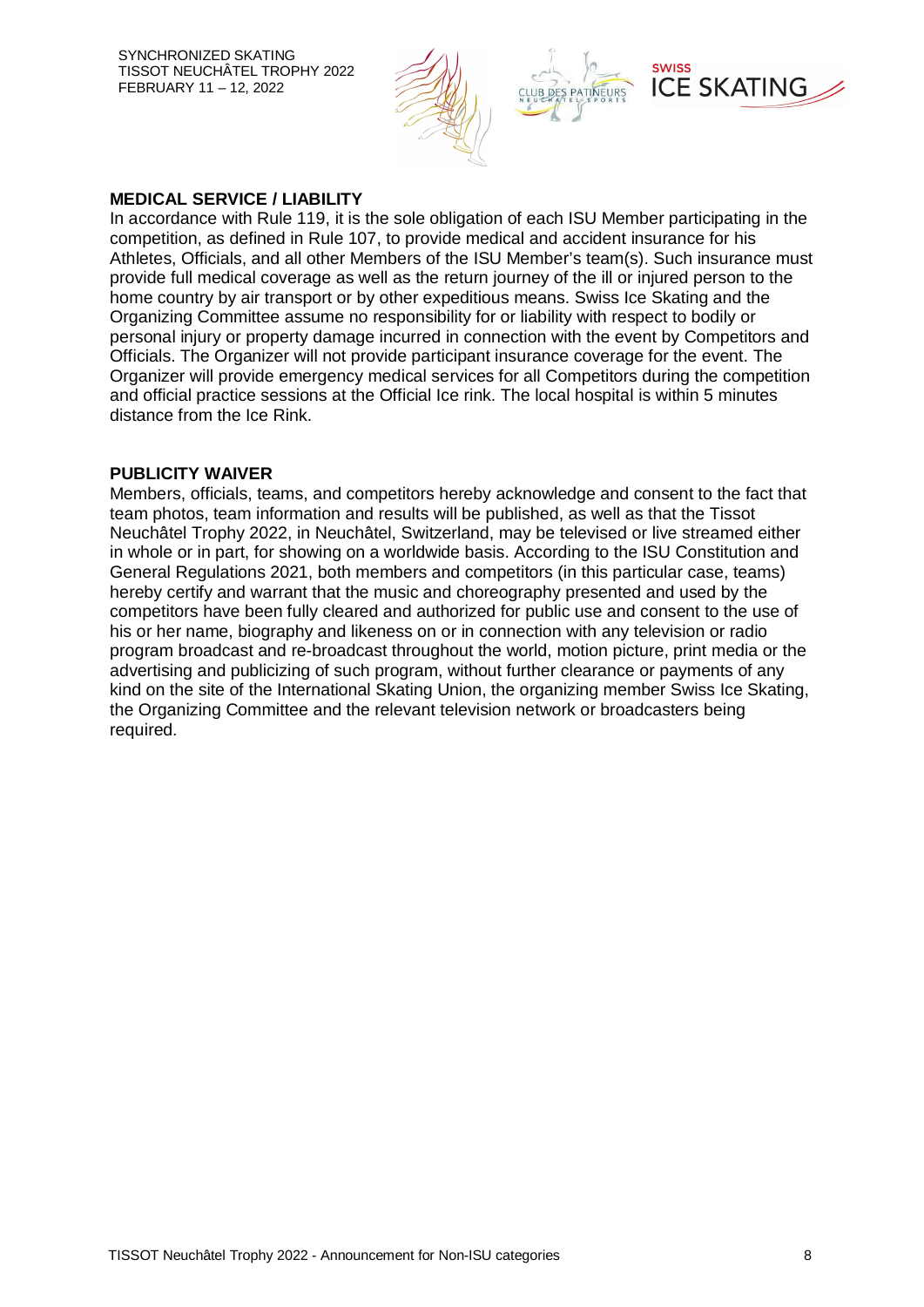SYNCHRONIZED SKATING TISSOT NEUCHÂTEL TROPHY 2022 FEBRUARY 11 – 12, 2022



## **LIST OF FORMS**

Please send all forms by e-mail to direction@neuchatel-trophy.ch

| Form N° | <b>Title</b>                                              | <b>Deadline</b>   |
|---------|-----------------------------------------------------------|-------------------|
| Form 01 | <b>Preliminary Entry</b>                                  | November 1, 2021  |
| Form 02 | <b>Team Contact</b>                                       | December 20, 2021 |
| Form 03 | Team Entry (with picture)                                 | December 20, 2021 |
| Form 04 | <b>Officials Entry</b>                                    | December 20, 2021 |
| Form 05 | <b>Team Travel Information</b>                            | December 20, 2021 |
| Form 06 | <b>Competition Music Information</b>                      | December 20, 2021 |
| Form 07 | <b>Team Hotel Information</b>                             | December 20, 2021 |
| Form 08 | Planned Program Content Sheet                             | December 20, 2021 |
| Form 09 | <b>Extra Practice Ice Request</b>                         | December 20, 2021 |
| Form 10 | Meals / Picnic Order and related payment                  | January 7, 2022   |
| Form 11 | Fees                                                      | January 7, 2022   |
|         | Sending music as MP3-file to<br>music@neuchatel-trophy.ch | January 7, 2022   |